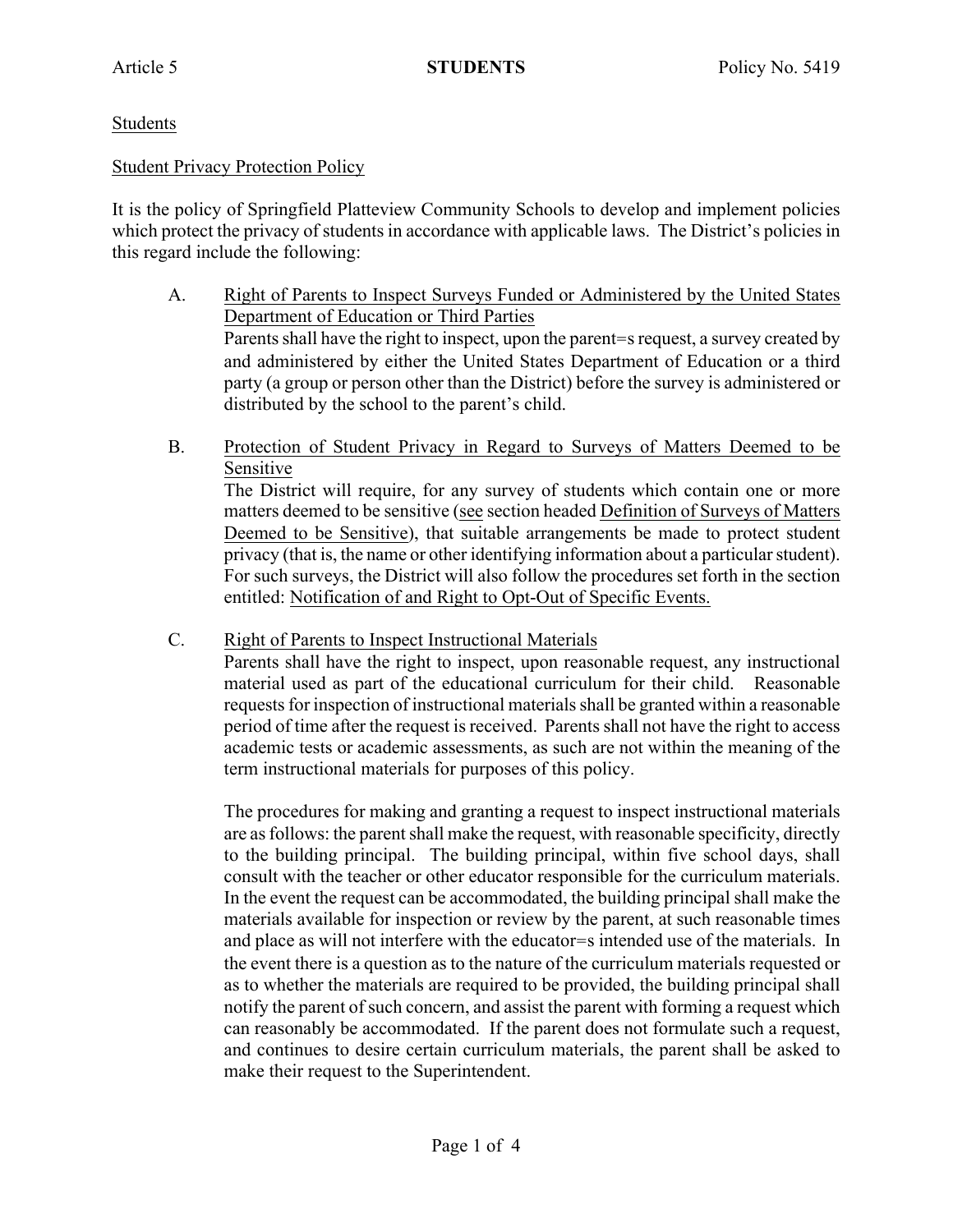D. Rights of Parents to be Notified of and to Opt-Out of Certain Physical Examinations or Screenings

The general policy and practice of the District is to not administer physical examinations or screenings of students which require advance notice or parent optout rights under the applicable federal laws, for the reason that the physical examinations or screenings to be conducted by the District will usually fit into one of the following exceptions: (1) hearing, vision, or scoliosis screenings; (2) physical examinations or screenings that are permitted or required by an applicable State law; and (3) surveys administered to students in accordance with the Individuals with Disabilities Education Act. For physical examinations or screenings which do not fit into the applicable exceptions, the District will follow the procedures set forth in the section entitled: ANotification of and Right to Opt-Out of Specific Events.@

E. Protection of Student Privacy in Regard to Personal Information Collected from **Students** 

The general policy and practice of the District is to not engage in the collection, disclosure, or use of personal information collected from students for the purpose of marketing or for selling that information. The District will make reasonable arrangements to protect student privacy to the extent possible in the event of any such collection, disclosure, or use of personal information.

Personal information for purposes of this policy means individually identifiable information about a student including: (1) a student or parent=s first and last name, (2) home address, (3) telephone number, and (4) social security number. The term personal information, for purposes of this policy, does not include information collected from students for the exclusive purpose of developing, evaluating, or providing educational products or services for, or to, students or educational institutions. This exception includes the following examples: (i) college or postsecondary education recruitment, or military recruitment; (ii) book clubs, magazines, and programs providing access to low-cost literary products; (iii) curriculum and instructional materials used by elementary schools and secondary schools; (iv) tests and assessments used by elementary schools and secondary schools to provide cognitive, evaluative, diagnostic, clinical, aptitude, or achievement information about student, or to generate other statistically useful data for the purpose of securing such tests and assessments, and the subsequent analysis and public release of the aggregate data from such tests and assessments; (v) the sale by student of products or services to raise funds for school-related or educationrelated activities; (vi) student recognition programs.

F. Parent Access to Instruments used in the Collection of Personal Information While the general practice of the District is to not engage in the collection, disclosure, or use of personal information collected from students for the purpose of marketing or for selling that information, parents shall have the right to inspect, upon reasonable request, any instrument which may be administered or distributed to a student for such purposes. Reasonable requests for inspection shall be granted within

a reasonable period of time after the request is received.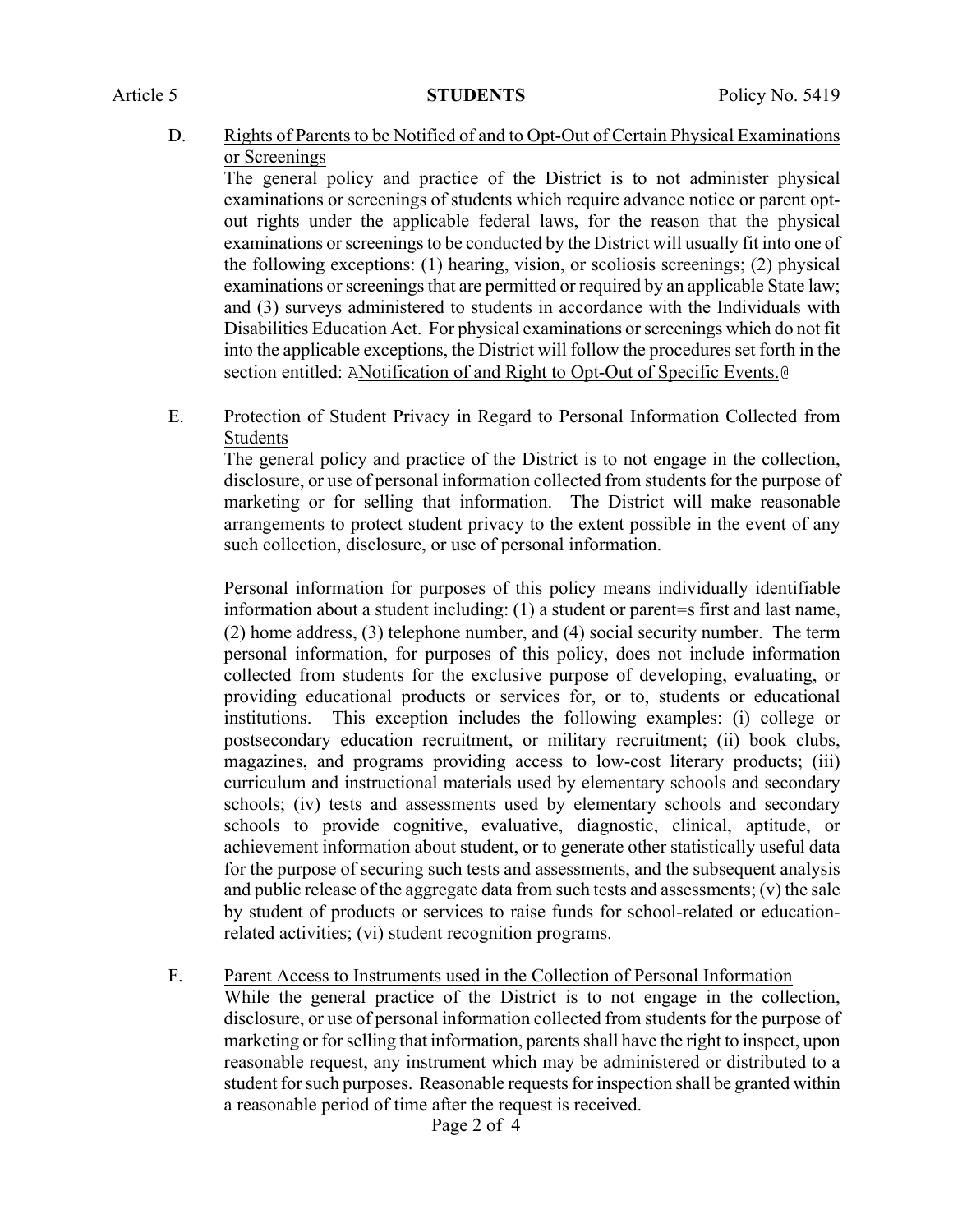The procedures for making and granting such a request are as follows: the parent shall make the request, with reasonable specificity, directly to the building principal and shall identify the specific act and the school staff member or program responsible for the collection, disclosure, or use of personal information from students for the purpose of marketing that information. The building principal, within five school days, shall consult with the school staff member or person responsible for the program which has been reported by the parent to be responsible for the collection, disclosure, or use of personal information from students. In the event such collection, disclosure, or use of personal information is occurring or there is a plan for such to occur, the building principal shall consult with the Superintendent for determination of whether the action shall be allowed to continue. If not, the instrument for the collection of personal information shall not be given to any students. If it is to be allowed, such instrument shall be provided to the requesting parent as soon as such instrument can be reasonably obtained.

# Annual Parental Notification of Student Privacy Protection Policy

The District shall provide parents with reasonable notice of the adoption or continued use of this policy and other policies related to the student privacy. Such notice shall be given to parents of students enrolled in the District at least annually, at the beginning of the school year, and within a reasonable period of time after any substantive change in such policies.

# Notification to Parents of Dates of and Right to Opt-Out of Specific Events

The District shall directly notify the parents of the affected children, at least annually at the beginning of the school year, of the specific or approximate dates during the school year when any of the following activities are scheduled, or are expected to be scheduled:

- 1. The collection, disclosure, or use of personal information collected from students for the purpose of marketing or for selling that information. (Note: the general practice of the District is to not engage in the collection, disclosure, or use of personal information collected from students for the purpose of marketing or for selling that information);
- 2. Surveys of students involving one or more matters deemed to be sensitive in accordance with the law and this policy; and
- 3. Any nonemergency, invasive physical examination or screening that is required as a condition of attendance; administered by the school and scheduled by the school in advance; and not necessary to protect the immediate health and safety of the student or of other students. (Note: the general practice of the District is to not engage in physical examinations or screenings which require advance notice, for the reason that the physical examinations or screenings to be conducted by the District will usually fit into one of the following exceptions to the advance notice requirement and parent opt-out right: (1) hearing, vision, or scoliosis screenings; (2) physical examinations or screenings that are permitted or required by an applicable State law, and (3) surveys administered to students in accordance with the Individuals with Disabilities